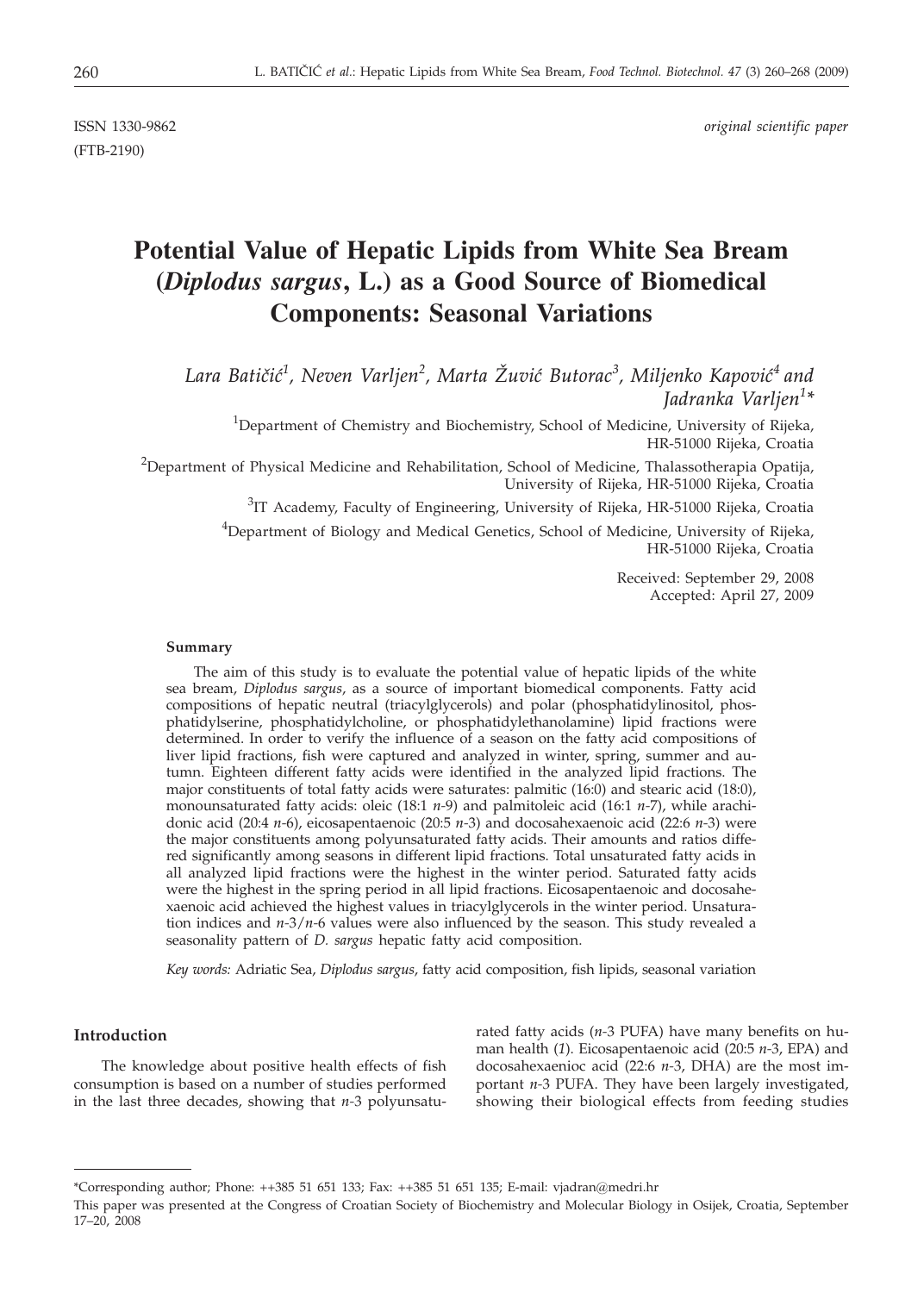with fish or fish oil supplements (*2*). A wide spectrum of beneficial effects on cardiovascular and immune function, and on the development and function of the central nervous system have been proven. Clinically important anti-inflammatory effects of *n-*3 PUFA are suggested in inflammatory diseases, asthma, psoriasis and a range of other diseases (*3*).

Based on the importance of fish as part of a healthy diet, an outstanding promotion of fish and seafood consumption as a predominant source of *n*-3 PUFA has been published (*4*). Different products based on fish oil fatty acids such as dietary supplements and pharmaceuticals have been produced (*2*). Since *n*-3 PUFA occur in high amounts in seafood, knowledge about the fatty acid composition is essential. Thus, nutritionists and food scientists working on dietary formulations and product development find the data on the fish fatty acid composition of great benefit. Therefore, the objective of this study is to determine the potential value of fish hepatic lipids as a source of biomedical components.

Data on lipid and fatty acid composition of different marine, freshwater and captive fish from many countries in the world are available in the literature (*5*), but published fatty acid compositional data of fish from the Adriatic Sea is still scarce. Hence, we wanted to determine the liver polar and neutral lipid fatty acid composition of a commercially important fish species from the North Adriatic Sea, the white sea bream (*Diplodus sargus*, L.). It is known that the lipid content and fatty acid composition are influenced by different eco-physical parameters and environmental conditions, such as fish physiological properties, dietary habits, age, sex, water temperature and season of capture (*6–9*). No reports have yet been published about the effects of season on the fatty acid composition of this important fish species in the Adriatic Sea. For this reason, this study is dealing with the fatty acid profile of different lipid fractions of fish harvested during four seasons of the year. The total lipid and moisture contents were determined. Fatty acid compositions of neutral (triacylglycerols, TAG) and polar (phosphatidylinositol/phosphatidylserine, PI/PS; phosphatidylcholine, PC; phosphatidylethanolamine, PE) lipid classes were determined.

### **Materials and Methods**

## *Collection of fish specimens*

The common white sea bream, *Diplodus sargus,* L. (Pisces, Perciformes, Sparidae) was analyzed in this study. Adult fish samples were collected from the Kvarner Bay, North Adriatic Sea, Croatia, during the four seasons of 2005. Fish were captured overnight by a longline at a depth of 10–15 m. *D. sargus* specimens of similar body mass and length were selected within all the captured specimens. The winter study group of fish comprised altogether 10 fish caught during two nights, the first night between January 20–21, 2005 and the second night between February 04–05, 2005. The spring study group comprised in total 8 fish caught at night between April 25–26, 2005. The summer study group comprised 9 fish captured at night between July 12–13, 2005. Finally, the autumn study group was composed of 10 fish in total,

which were collected during two nights: the first night between September 24–25, 2005 and the second between October 08–09, 2005. Biological characteristics were determined after every catch, and body mass (g) and length (cm) were measured for each fish. Intact fish livers were set aside immediately after catch for determination of moisture, lipid content and the fatty acid composition of lipid fractions. Each liver sample was put into a plastic tube, sealed, marked, and then transported on ice to the laboratory of the Department of Chemistry and Biochemistry at the School of Medicine, Rijeka. Samples were stored at –80 °C until further analysis.

#### *Moisture content analysis*

The moisture content of fish liver samples was determined using a piece of each liver sample with average mass of 0.7 g. The samples that were separated for moisture content analysis were stored overnight at 4 °C and analyzed immediately the following day. The analyses were performed after drying the liver samples at 105 °C to a constant mass (*10*).

#### *Total lipid extraction*

Total lipids were extracted from fish liver samples according to Folch *et al.* (*11*). A chloroform/methanol solvent mixture (2:1) was added to the samples at the ratio of solvent/tissue=20:1. Each sample was homogenized three times for 1 min at 3000–4000 rpm and after every homogenization step cooled for 1 h at 4 °C. A volume of  $4 \text{ mL of } 0.034$  % MgCl<sub>2</sub> was added to the extract for each gram of tissue to promote the separation of the organic (containing the extract of total lipids) and aqueous layers. The chloroform/methanol layers were removed and stored at 4 °C overnight. The following day, the upper, aqueous layer was removed, and the lower, organic layer was rinsed with chloroform/methanol=2:1. The solvent was removed from the organic layer in a rotary evaporator under vacuum at 40 °C, which furnished the total lipid fraction. The extracts of total lipids were determined gravimetrically, and the results were recorded for each fish. Each extract was dissolved once again in 2 mL of chloroform/methanol=2:1 solvent mixture and stored in dark vials at –80 °C until further analysis.

#### *Analysis of lipid classes*

Polar and neutral lipid fractions were separated from the total lipid extract by thin layer chromatography. Chromatograms were developed on silica gel plates (Allurole Silica gel  $F_{254}$ , 20×20 cm, 0.2 mm thick, Merck, Darmstadt, Germany) using petroleum ether/diethyl ether=80:20 up to 18 cm, to allow the separation of polar and neutral lipids. A small amount of the sample was applied separately at the edge of the plate and cut off after development. The band containing the small sample at the edge of the plate was visualized by spraying with 50 % sulphuric acid in ethanol followed by heating for 1 h at 180 °C. Polar lipids remained at the start line, whereas neutral lipids moved along the plate. The position of the bands on the preparative part of the plate was determined by comparison with their position on the small, visualized part of the plate. TAGs were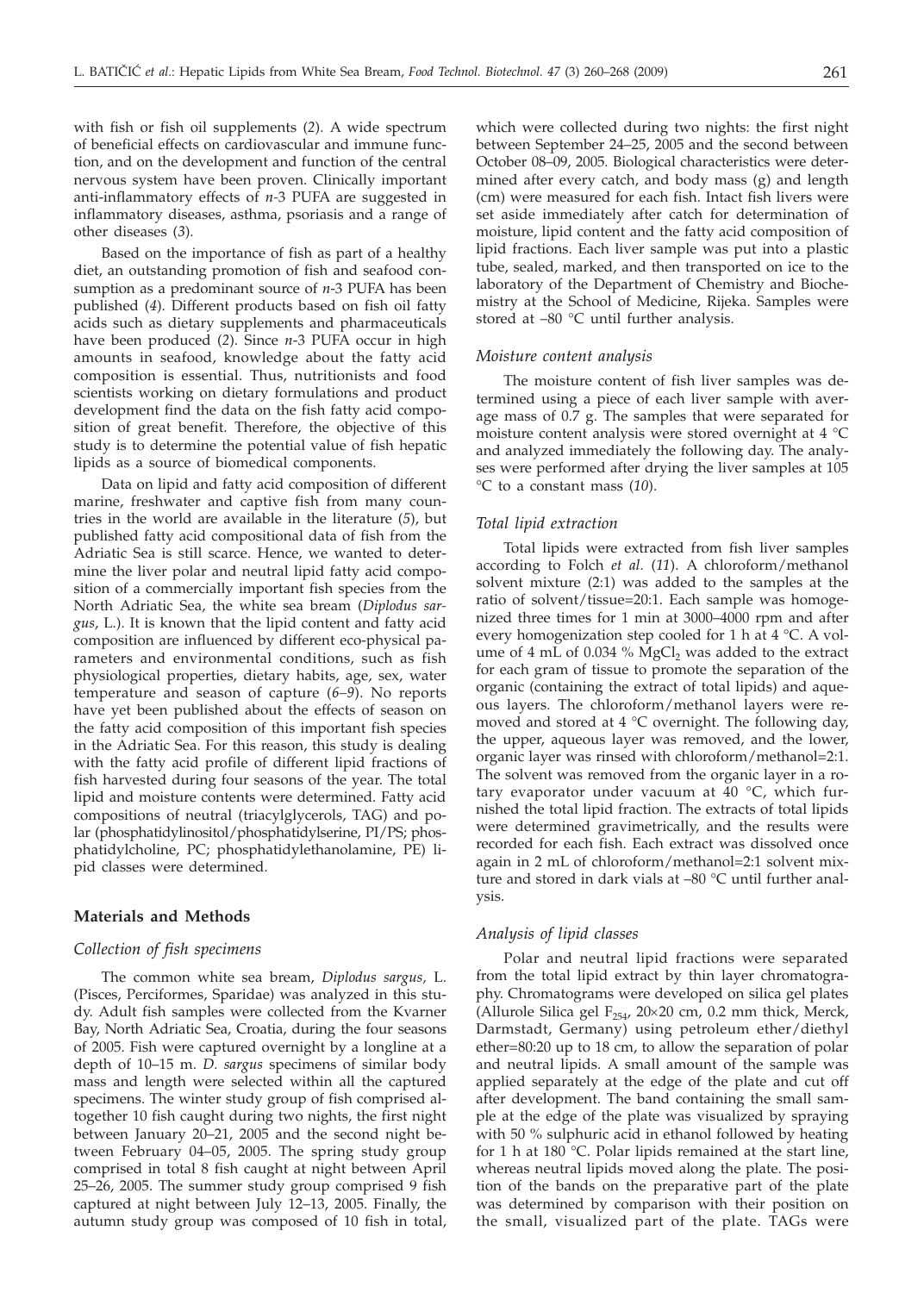scraped off the plate into tubes for methylation and further analysis. The same plate was put into the polar reagent containing chloroform/methanol/ammonium hydroxide=65:35:5, up to the part where neutral lipids were scraped off the plate. Polar lipid fractions (PI/PS, PC, PE) were visualized by iodine staining and then also scrapped off the plate into tubes for methylation (*12*).

# *Methylation and gas chromatographic separation of fatty acids*

Fatty acid methyl esters were prepared by acid methanolysis of lipid extracts using  $BF_3$  in methanol for both TAG and phospholipid fractions, according to Metcalfe and Schmitz (*13*). Fatty acid compositions of polar and neutral lipid fractions of fish liver tissue samples were determined by gas chromatography of the corresponding methyl esters. Gas chromatographic analyses were carried out using an Autosystem XL (Perkin-Elmer, Norwalk, CT, USA) equipped with flame ionization detector (FID). An SP-2330 capillary column (Supelco, Bellefonte, PA, USA), 30  $m \times 0.32$  mm i.d., 0.20  $\mu$ m film thickness, was used for the analysis. The column temperature was programmed for a linear increase of 4 °C/min from 120 to 220 °C. The injector temperature was 300 °C, and detector temperature was 250 °C. Helium was used as the carrier gas with split injection (100:1). Each analysis was performed twice. Fatty acid methyl ester was identified by comparing its retention times with those of commercial fatty acid methyl ester standards (GLC 68B; Nu- -Check Prep, Inc., Elysian, MN, USA). The relative fraction of each identified fatty acid for each polar and neutral lipid fraction was calculated automatically. Chromatography software from Perkin-Elmer Nelson (Turbochrom 4, rev. 4.1.) was used for data acquisition from the FID.

#### *Statistical analyses*

Results are presented as mean values±SD, calculated for each of the three polar and one neutral lipid fractions of each liver sample for 8–10 fish in each study group, using the program Microsoft Excel®. Values for different fatty acids are expressed as a fraction (%) of total identified fatty acids. Statistical testing in order to verify the differences between four different seasons of the year was performed using analysis of variance (ANOVA) followed by Scheffe post hoc test. The value of p*<*0.05 was considered as statistically significant. All statistical operations were carried out using Statistica v. 6.1. (StatSoft, Inc., Tulsa, OK, USA).

#### **Results and Discussion**

*D. sargus* were abundantly available throughout all seasons in the coastal region of the Kvarner Bay, North Adriatic Sea. Data regarding fish length and mass, liver mass, total lipid content in liver, expressed as a fraction (%) on a wet mass basis, and moisture content in liver during four seasons are presented in Table 1.

A cumulative study from January to October 2005 showed that body mass and length of *D. sargus* specimens analyzed in this study are within the limits reported in the literature (*14*). The total lipid content in liver was the highest in spring  $((6.5\pm1.5)$  %) and the lowest in summer  $((4.2\pm1.0)$  %). The moisture content in the liver was the highest in summer ( $(76.9\pm1.1)$  %), while it was the lowest in winter  $((71.5\pm1.1)$  %). The obtained results for *D. sargus* from the Adriatic Sea showed slightly lower values for total lipid content in the liver, while they are in agreement with the published results of moisture content for *D. sargus* from other parts of the Mediterranean Sea (*7,9*). Furthermore, the results agree with the published results for *D. vulgaris,* a fish belonging to the same genus, also caught in the Adriatic Sea (*6,15,16*).

The fatty acid compositions of neutral (TAG) and polar (PI/PS, PC, PE) lipid fractions of *D. sargus* liver, as well as other fatty acid parameters, have been determined during four different seasons and are shown in Tables 2 to 5. The relative ratios of each fatty acid are expressed as mean values±SD, representing the fraction (%) of total identified fatty acids. According to their characteristics and the nomenclature adopted in mariculture, the analyzed fatty acids were grouped as saturated (SFA), monounsaturated (MUFA), diunsaturated (DUFA), while tri-, tetra-, penta-, and hexaenoic fatty acids were grouped as polyunsaturated fatty acids (PUFA). The degree of unsaturation, expressed as unsaturation index, was calculated according to Kates and Baxter (*17*). The *n*-3/*n*-6 ratio was also determined.

Eighteen different fatty acids were identified in the analyzed *D. sargus* liver lipid fraction samples. The major constituents of total fatty acids were saturates: palmitic (16:0) and stearic acid (18:0); monounsaturated fatty acids: oleic (18:1 *n*-9) and palmitoleic acid (16:1 *n*-7), while arachidonic acid (20:4 *n*-6), EPA (20:5 *n*-3) and DHA (22:6 *n*-3) were the major constituents among polyunsaturated fatty acids. The fatty acid amounts and ratios differed significantly among seasons. Palmitic acid was the predominant saturated fatty acid. Oleic acid and DHA were the predominant unsaturated fatty acids. An accentuated seasonality pattern was found for these

Table 1. Fish characteristics in different seasons (fish length, body mass, liver mass, total lipids and moisture content)

|                      | Winter          | Spring            | Summer          | Autumn           |
|----------------------|-----------------|-------------------|-----------------|------------------|
| Fish length/cm       | $25.7+2.0$      | $29.4 \pm 4.8$    | $28.2 \pm 1.3$  | $20.4 \pm 1.3$   |
| Fish body mass/g     | $445.0 + 97.1$  | $435.0 \pm 193.9$ | $592.3 + 32.2$  | $354.1 \pm 50.1$ |
| Liver mass/g         | $3.79 \pm 1.17$ | $3.14\pm0.33$     | $3.38 \pm 0.65$ | $2.67 \pm 0.36$  |
| $w$ (total lipids)/% | $5.5 \pm 1.5$   | $6.5 \pm 1.5$     | $4.2 \pm 1.0$   | $4.6 \pm 0.7$    |
| $w$ (moisture)/%     | $71.5 \pm 1.1$  | 74.1±0.6          | $76.9 \pm 1.1$  | $73.8 \pm 2.4$   |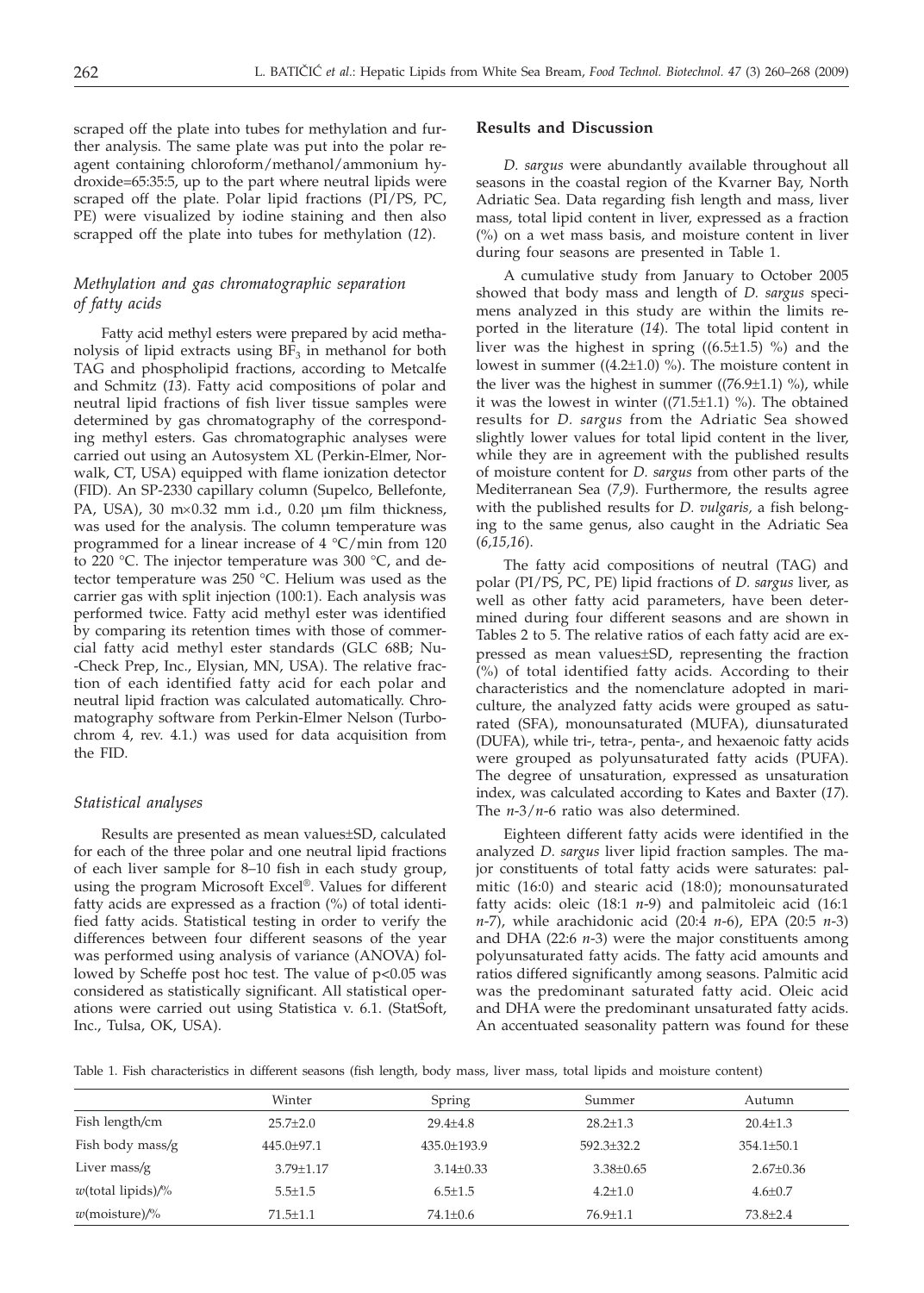fatty acids. The same observation was made for this fish species captured along the eastern Mediterranean coast of Turkey (*8,18*). The seasonal changes in their levels were previously recorded for gilthead sea bream (*Sparus aurata*), also belonging to Sparidae as *D. sargus* (*19*), for Baltic herring (*Clupea harengus membras*) (*20*), and other fish species (*21,22*). Similar results were published for *D. vulgaris* liver, a fish belonging to the same genus as *D. sargus*, caught in other areas of the Mediterranean Sea (*23*).

The ANOVA test and post hoc analysis revealed statistically significant differences (p*<*0.05) within seasons in the content of 14:0, 16:0, 18:0, 18:1 *n*-9, 18:2 *n*-6, 22:1 *n*-11, 20:5 *n*-3, 24:1 *n*-9 and 22:6 *n*-3 in TAG (Table 2). Polar lipid fractions showed an even more extensive seasonal variation, with statistically significant (p<0.05) differences in the content of all detected fatty acids except for 18:2 *n*-6, 20:0, 22:0 and 22:1 *n*-11, 20:5 *n*-3 and 24:0 in

PI/PS, as shown in Table 3. PC fatty acid composition was also related to the season (Table 4), with statistically significant ( $p<0.05$ ) seasonal variations in all the detected fatty acids except for 14:0, 14:1 *n-*5, 18:2 *n-*6, 20:1 *n-*9, 22:1 *n-*11, 24:0 and 22:6 *n-*3. The seasonality of fatty acid composition in PE was also statistically significant (p<0.05) in the content of 14:0, 14:1 *n-*5, 16:0, 16:1 *n-*7, 18:1 *n-*9, 18:2 *n-*6, 18:3 *n-*3, 20:4 *n-*6, 24:1 *n-*9 and 22:6 *n-*3 (Table 5).

Tables 2 to 5 also show different fatty acid parameters in the analyzed lipid fractions in different seasons. Statistically significant differences (p<0.05) were found in MUFA, DUFA, PUFA, total UFA and SFA, and EPA+ DHA values in all lipid fractions among different seasons. The results of our study revealed that total unsaturated fatty acids (UFAs) in all analyzed lipid fractions were the highest in the winter period. Likewise, the EPA+DHA values were the highest for all lipid fractions

Table 2. Fatty acid composition (expressed as a fraction of total fatty acids in %) and fatty acid parameters of triacylglycerols, TAG (neutral lipid fraction) of *Diplodus sargus* liver with seasonal variations

| Fatty acid component            | $w$ (total fatty acids)/%  |                                |                          |                               |
|---------------------------------|----------------------------|--------------------------------|--------------------------|-------------------------------|
|                                 | Winter                     | Spring                         | Summer                   | Autumn                        |
| 14:0                            | $3.4 \pm 0.2^{c,d}$        | $3.9 \pm 0.9$ <sup>c</sup>     | $5.7 \pm 0.1^{a,b}$      | $5.1 \pm 1.1^a$               |
| 14:1 $n-5$                      | $0.8 + 0.3$                | $0.8 + 0.5$                    | $0.7 \pm 0.4$            | $0.5 \pm 0.2$                 |
| 16:0                            | $16.8{\pm}2.5^{b,c,d}$     | $29.1 \pm 2.1^{a,d}$           | $25.4 \pm 3.0^a$         | $25.5 \pm 2.0^{a,b}$          |
| 16:1 $n-7$                      | $10.0 \pm 0.8$             | $10.1 \pm 1.2$                 | $8.4 \pm 1.7$            | $10.2 \pm 1.3$                |
| 18:0                            | $4.4{\pm}0.2^{b,c,d}$      | $11.1 \pm 4.2^a$               | $9.1 \pm 1.5^a$          | $8.1 \pm 0.8^{\text{a}}$      |
| 18:1 $n-9$                      | $19.3 \pm 1.5$             | $24.5 \pm 7.2$ <sup>c</sup>    | $11.4 \pm 2.6^{b,d}$     | $24.6 \pm 3.5$ <sup>c</sup>   |
| 18:2 $n-6$                      | $3.6 \pm 0.6^{b,c,d}$      | $2.1 \pm 1.5^a$                | $0.8 \pm 0.5^{\text{a}}$ | $0.8 \pm 0.3^{\text{a}}$      |
| 20:0                            | $0.1 + 0.1$                | $0.6 \pm 0.5$                  | $0.6 \pm 0.3$            | $0.3 \pm 0.2$                 |
| 18:3 $n-3$                      | $1.0 \pm 0.3$              | $2.7 \pm 2.5$                  | $0.1 \pm 0.1$            | $1.2 + 1.5$                   |
| 20:1 $n-9$                      | $2.3 \pm 1.1$              | $2.1 \pm 1.7$                  | $2.7 \pm 1.3$            | $2.6 \pm 1.7$                 |
| 22:0                            | $0.3 \pm 0.4$              | < 0.1                          | $0.1 \pm 0.1$            | $1.7 \pm 3.6$                 |
| 20:4 $n-6$                      | $4.0 \pm 1.3$              | $2.7 \pm 0.9$                  | $4.1 \pm 2.7$            | $4.4 + 1.7$                   |
| $22:1 n-11$                     | $0.1 \pm 0.2^b$            | $0.8 \pm 0.4$ <sup>a,c,d</sup> | $0.1 \pm 0.1^b$          | $0.1 \pm 0.2^b$               |
| $20:5 n-3$                      | $8.6 \pm 0.8^{b,c,d}$      | $3.0 \pm 1.3^a$                | $4.3{\pm}2.6^{a}$        | $4.8 \pm 0.9^a$               |
| 24:0                            | < 0.1                      | $0.3 \pm 0.3$                  | $0.2 \pm 0.0$            | $0.1 \pm 0.2$                 |
| 22:3 $n-3$                      | $1.0 + 1.0$                | $1.7 \pm 1.6$                  | $2.6 \pm 1.5$            | $1.9 + 1.1$                   |
| 24:1 $n-9$                      | $0.2 \pm 0.2$ <sup>d</sup> | $0.4 \pm 0.4$ <sup>d</sup>     | $0.3 \pm 0.2^d$          | $1.7 \pm 0.4^{a,b,c}$         |
| 22:6 $n-3$                      | $23.9 \pm 5.2^{b,d}$       | $4.3{\pm}2.4^{a,c}$            | $23.2 \pm 5.9^{b,d}$     | $6.6 \pm 1.4^{a,c}$           |
| MUFA+DUFA                       | $36.4{\pm}4.1^{\circ}$     | $40.7{\pm}9.2^{\circ}$         | $24.5 \pm 2.8^{a,b,d}$   | $40.4 \pm 4.5$ <sup>c</sup>   |
| <b>PUFA</b>                     | $38.6 \pm 4.1^{b,d}$       | $14.3 \pm 4.9^{a,c}$           | $34.4{\pm}4.3^{b,d}$     | $18.9 \pm 2.8$ <sup>a,c</sup> |
| $\Sigma(UFA)$                   | $74.9 \pm 3.1^{b,c,d}$     | $55.0 \pm 5.1^a$               | $58.8 \pm 4.7^{\rm a}$   | $59.3 \pm 4.0^a$              |
| EPA+DHA                         | $32.5{\pm}5.6^{\rm b,d}$   | $7.3 \pm 3.2$ <sup>a,c</sup>   | $27.5 \pm 5.7^{b,d}$     | $11.4 \pm 2.2^{a,c}$          |
| <b>SFA</b>                      | $25.1 \pm 3.1^{b,c,d}$     | $45.0 \pm 5.1$ <sup>a</sup>    | $41.2 \pm 4.7^a$         | $40.7{\pm}4.0^a$              |
| Unsaturation index <sup>®</sup> | 2.49                       | 1.07                           | 2.11                     | 1.32                          |
| $n - 3/n - 6$                   | 4.53                       | 2.43                           | 6.07                     | 2.79                          |

All values are mean±SD

Statistically significantly different (p<0.05) from: <sup>a</sup>winter, <sup>b</sup>spring, <sup>c</sup>summer, <sup>d</sup>autumn

\*According to Kates and Baxter (*17*)

MUFA: monounsaturated, DUFA: diunsaturated, PUFA: polyunsaturated, UFA: unsaturated, SFA: saturated fatty acids, EPA: eicosapentaenoic acid (20:5 *n-*3), DHA: docosahexaenoic acid (22:6 *n-*3)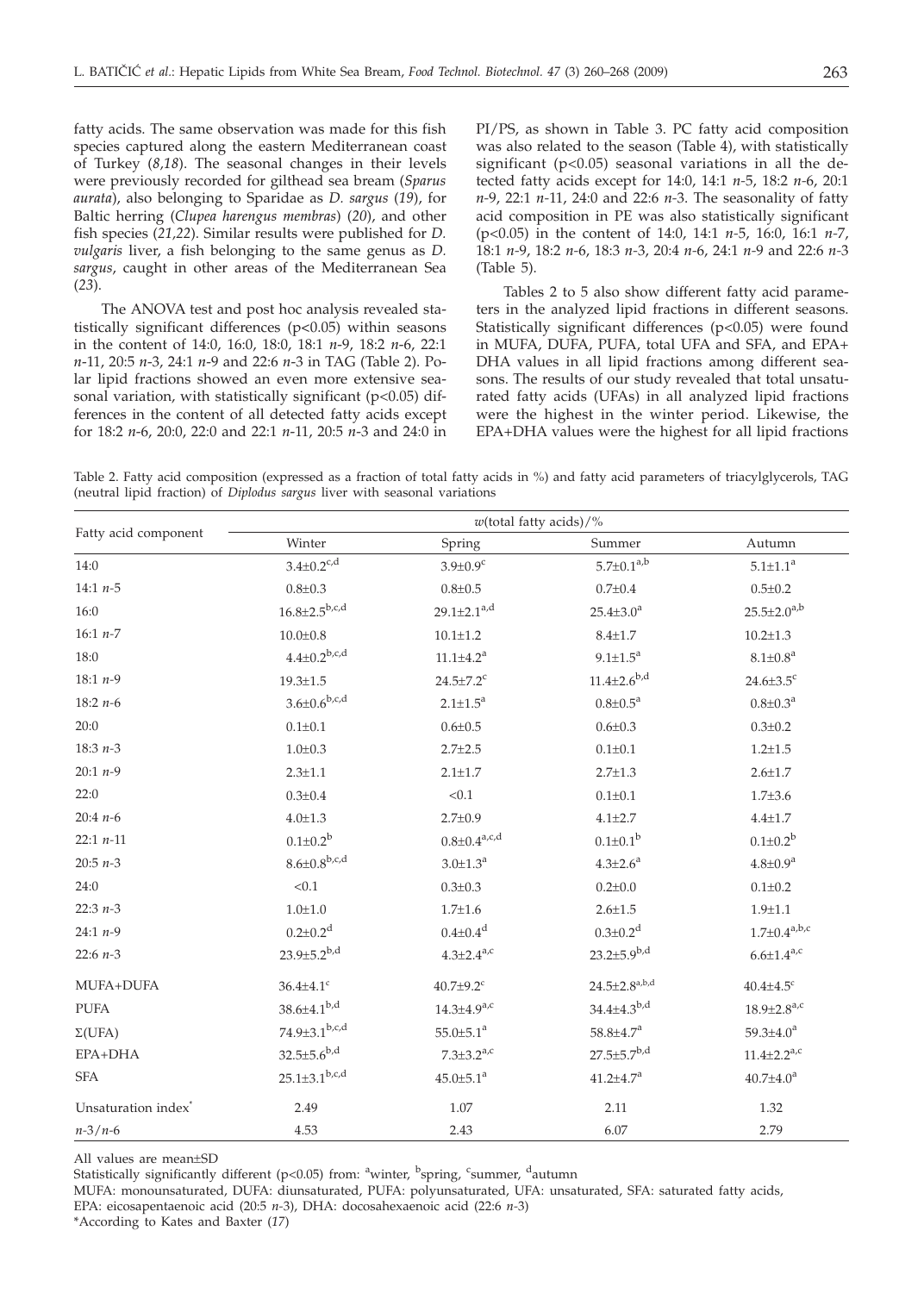|                                 | $w$ (total fatty acids)/%   |                              |                        |                       |
|---------------------------------|-----------------------------|------------------------------|------------------------|-----------------------|
| Fatty acid component            | Winter                      | Spring                       | Summer                 | Autumn                |
| 14:0                            | $1.6\!\!\pm\!\!0.6^{\rm b}$ | $3.0{\pm}0.8^{\text{a,c,d}}$ | $0.9{\pm}0.4^{\rm b}$  | $0.9 \pm 0.2^b$       |
| 14:1 $n-5$                      | $0.8 + 0.5$                 | $1.5 \pm 0.8^{\text{c,d}}$   | $0.4 \pm 0.3^b$        | $0.3 \pm 0.1^b$       |
| 16:0                            | $26.0{\pm}9.8^{b}$          | $46.6 \pm 5.3^{a,c,d}$       | $23.2 \pm 8.0^b$       | $17.1{\pm}3.0^{b}$    |
| 16:1 $n-7$                      | $3.9 \pm 2.2^{b}$           | $8.1 \pm 2.1^{a,c,d}$        | $1.8 \pm 1.1^b$        | $1.7 \pm 0.9^b$       |
| 18:0                            | $30.0 \pm 13.5$             | $19.6 \pm 8.6^{c,d}$         | $40.7{\pm}4.0^{b}$     | $42.3 \pm 6.7^b$      |
| 18:1 $n-9$                      | $10.0{\pm}2.0^d$            | $12.9 \pm 1.5^{c,d}$         | $9.4 \pm 2.9^b$        | $6.8 \pm 0.7^{a,b}$   |
| 18:2 $n-6$                      | $0.6 \pm 0.4$               | $0.4 + 0.2$                  | $1.1 \pm 0.8$          | $0.4 \pm 0.2$         |
| 20:0                            | $0.2 \pm 0.2$               | $0.2 \pm 0.3$                | $0.5 \pm 0.2$          | $0.5 \pm 0.2$         |
| 18:3 $n-3$                      | $< 0.1^b$                   | $0.3 \pm 0.0^{a,c,d}$        | ${<}0.1^{\rm b}$       | ${<}0.1^{\rm b}$      |
| 20:1 $n-9$                      | $0.7 \pm 0.4$               | $0.3 \pm 0.2$ <sup>d</sup>   | $0.8 + 0.3$            | $1.0{\pm}0.5^{b}$     |
| 22:0                            | $0.2 \pm 0.1$               | $0.1 \pm 0.1$                | $0.2 \pm 0.2$          | $0.6 + 1.3$           |
| 20:4 $n-6$                      | $12.0 \pm 3.7$ <sup>b</sup> | $2.2 \pm 1.9^{a,c,d}$        | $10.2 \pm 3.5^{\rm b}$ | $11.0{\pm}4.0^{b}$    |
| $22:1 n-11$                     | < 0.1                       | $0.1 \pm 0.1$                | < 0.1                  | $0.2 \pm 0.3$         |
| 20:5 $n-3$                      | $4.5 \pm 2.4$               | $2.0 \pm 2.3$                | $1.6 + 1.1$            | $4.6 \pm 2.3$         |
| 24:0                            | < 0.1                       | < 0.1                        | $0.3 \pm 0.4$          | $1.0 + 1.2$           |
| 22:3 $n-3$                      | $1.2{\pm}1.8^d$             | $0.4 \pm 0.4$ <sup>c,d</sup> | $4.0{\pm}2.2^{b}$      | $5.3 \pm 2.2^{a,b}$   |
| 24:1 $n-9$                      | $0.1 \pm 0.2^d$             | < 0.1 <sup>d</sup>           | < 0.1 <sup>d</sup>     | $0.8 \pm 0.6^{a,b,c}$ |
| 22:6 $n-3$                      | $8.1 \pm 4.2^{b}$           | $2.3 \pm 2.6^a$              | $4.8 \pm 2.0$          | $5.5 \pm 2.7$         |
| MUFA+DUFA                       | $16.1{\pm}2.0^{b,d}$        | $23.3 \pm 2.7^{a,c,d}$       | $13.6{\pm}1.7^{b}$     | $11.2 \pm 1.9^{a,b}$  |
| <b>PUFA</b>                     | $25.8 \pm 3.8$ <sup>b</sup> | $7.2 \pm 7.2^{a,c,d}$        | $20.7 \pm 4.4^b$       | $26.4{\pm}9.1^{b}$    |
| $\Sigma(UFA)$                   | $41.9{\pm}5.1^{b}$          | $30.5{\pm}7.9^{a}$           | $34.3 \pm 4.3$         | 37.6±9.5              |
| EPA+DHA                         | $12.1 \pm 6.1^b$            | $4.3 \pm 4.8^{\text{a}}$     | $6.5 \pm 2.3$          | $10.1 + 4.9$          |
| <b>SFA</b>                      | $58.1 \pm 5.1^b$            | $69.5{\pm}7.9^{a}$           | $65.7{\pm}4.3$         | $62.4 \pm 9.5$        |
| Unsaturation index <sup>*</sup> | 1.40                        | 0.58                         | 1.05                   | 1.28                  |
| $n - 3/n - 6$                   | 1.33                        | 1.99                         | 0.94                   | 1.35                  |

Table 3. Fatty acid composition (expressed as a fraction of total fatty acids in %) and fatty acid parameters of phosphatidylinositol/ phosphatidylserine, PI/PS (polar lipid fractions) of *Diplodus sargus* liver with seasonal variations

All values are mean±SD

Statistically significantly different (p<0.05) from: <sup>a</sup>winter, <sup>b</sup>spring, <sup>c</sup>summer, <sup>d</sup>autumn

MUFA: monounsaturated, DUFA: diunsaturated, PUFA: polyunsaturated, UFA: unsaturated, SFA: saturated fatty acids,

EPA: eicosapentaenoic acid (20:5 *n-*3), DHA: docosahexaenoic acid (22:6 *n-*3)

\*According to Kates and Baxter (*17*)

in the winter, except for PE, where EPA+DHA values were slightly higher in the summer period. In contrast, saturated fatty acids (SFA) were the highest in the spring period in all analyzed lipid fractions. Neutral lipid fraction contained more UFAs in comparison with polar lipid fractions during the year, except for PE in summer and autumn. The decrease in the amount of UFA in the analyzed fractions from winter to spring was noticed, followed by an increase in the UFA content in summer and autumn. In TAG, the UFA were significantly lower (p*<*0.001) in all seasons in comparison with their highest values achieved in winter. In PE (Table 5), the content of UFA was statistically significantly higher (p<0.05) in all seasons compared to the lowest values in the spring. Similarly, PUFA content also showed seasonal variations, with two significant  $(p<0.05)$  reductions: from winter to spring in all lipid fractions and from summer to autumn in TAG, having an even more

accentuated pattern of seasonality. Similar findings were reported by Donato *et al.* (*24*) for *D. sargus* originating from the Mediterranean Sea. We noticed that PI/PS showed the highest content of SFA in all seasons (Table 3), with the highest values in the spring. The lowest total SFA in *D. sargus* was found in winter in all lipid fractions, which is in agreement with previously reported findings for this fish species from other catch areas (*8*). This decrease in winter is most probably due to the catabolization of SFA in order to ensure the additional metabolic energy required in that period and also the increase in PUFA required for spawning in spring and used in gonadal development.

The degree of fatty acid unsaturation, expressed as unsaturation index, differed among the analyzed lipid fractions thorough the year. It was the highest for TAG in winter and the lowest for PI/PS in spring, which reflects the fatty acid compositions in those seasons. It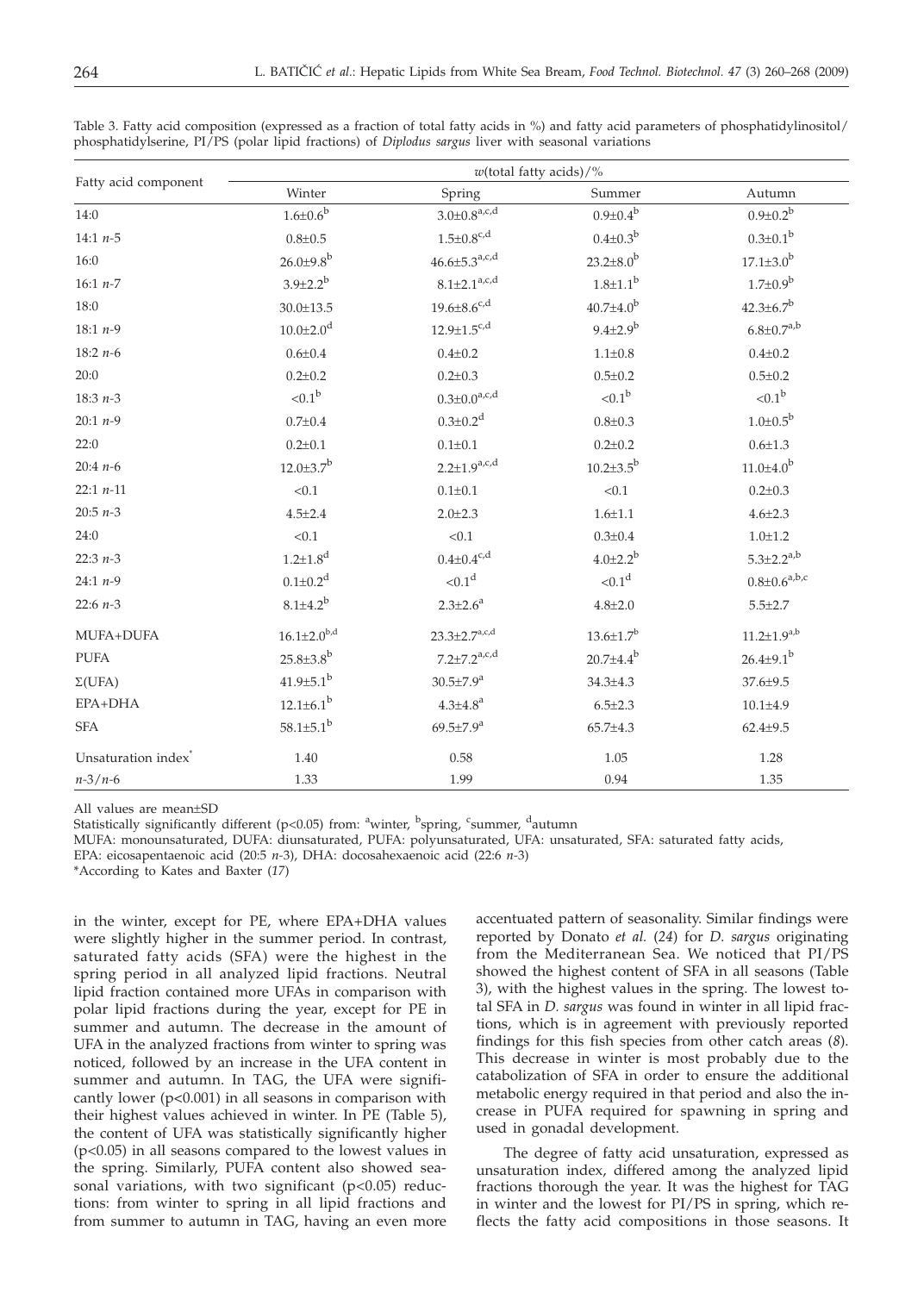|                                 | $w$ (total fatty acids)/%     |                             |                        |                            |
|---------------------------------|-------------------------------|-----------------------------|------------------------|----------------------------|
| Fatty acid component            | Winter                        | Spring                      | Summer                 | Autumn                     |
| 14:0                            | $2.3 \pm 0.8$                 | $2.4 \pm 0.9$               | $2.0 \pm 1.2$          | $1.8 + 0.6$                |
| 14:1 $n-5$                      | $1.2 \pm 0.6$                 | $0.5 \pm 0.2$               | $1.1 \pm 0.1$          | $0.8 + 0.7$                |
| 16:0                            | 34.7±5.9                      | $24.1 \pm 1.4^{c,d}$        | $40.4{\pm}4.4^{b}$     | $37.0 \pm 9.1^b$           |
| 16:1 $n-7$                      | $8.0 \pm 2.2^{b,d}$           | $2.9 \pm 1.8^a$             | $4.7 \pm 2.5$          | $4.8{\pm}2.1^{a}$          |
| 18:0                            | $5.6 \pm 0.7^{b,c}$           | $35.6 \pm 2.5^{a,c,d}$      | $8.0 \pm 0.6^{a,b}$    | $6.5 \pm 1.2^b$            |
| 18:1 $n-9$                      | $9.8 + 1.5$                   | $11.8 \pm 4.5$ <sup>c</sup> | $6.1 \pm 3.6^b$        | $8.4 + 2.4$                |
| 18:2 $n-6$                      | $2.4 + 2.9$                   | $0.8 + 0.4$                 | $0.3 \pm 0.0$          | $0.8 + 1.1$                |
| 20:0                            | $0.1 \pm 0.0^c$               | $< 0.1$ <sup>c</sup>        | $0.4 \pm 0.2^{a,b,d}$  | $0.1 \pm 0.2$ <sup>c</sup> |
| 18:3 $n-3$                      | $0.2 \pm 0.0^{\rm b}$         | $0.7 \pm 0.2^{a,c,d}$       | ${<}0.1^{\rm b}$       | $0.1 \pm 0.2^b$            |
| $20:1 n-9$                      | $0.3 \pm 0.1$                 | $0.6 \pm 0.5$               | $0.4 + 0.3$            | $0.5 \pm 0.4$              |
| 22:0                            | $0.1 \pm 0.0$                 | $0.1 \pm 0.1$               | ${<}0.1d$              | $0.2 \pm 0.1$ <sup>c</sup> |
| $20:4n-6$                       | $4.6{\pm}1.3^{d}$             | $2.3 \pm 0.8^{c,d}$         | $6.3{\pm}2.1^{b}$      | $8.7 \pm 1.7^{a,b}$        |
| $22:1 n-11$                     | < 0.1                         | $0.1 \pm 0.1$               | < 0.1                  | < 0.1                      |
| 20:5 $n-3$                      | $7.6{\pm}2.6^{b}$             | $2.2 \pm 1.3^{a,c,d}$       | $6.6 \pm 0.7^b$        | $8.5 \pm 2.5^b$            |
| 24:0                            | $0.1 + 0.1$                   | < 0.1                       | < 0.1                  | < 0.1                      |
| 22:3 $n-3$                      | $0.4 \pm 0.1$ <sup>d</sup>    | $0.5 \pm 0.2$               | $0.4 \pm 0.3$          | $0.9 \pm 0.4^a$            |
| 24:1 $n-9$                      | $0.3 \pm 0.5$ <sup>d</sup>    | < 0.1 <sup>d</sup>          | $0.7 + 0.5$            | $1.3 \pm 0.7^{a,b}$        |
| 22:6 $n-3$                      | $22.3 \pm 4.8$                | $15.5 \pm 5.4$              | 22.7±5.7               | $19.5 \pm 6.5$             |
| MUFA+DUFA                       | $22.1 \pm 2.1$ <sup>c,d</sup> | $16.7 \pm 5.2$              | $13.3 \pm 3.7^{\rm a}$ | $16.6 \pm 3.6^a$           |
| <b>PUFA</b>                     | $35.1 \pm 6.5^b$              | $21.1 \pm 5.9^{a,d}$        | $36.0 \pm 6.8$         | $37.7 \pm 9.9^b$           |
| $\Sigma(UFA)$                   | $57.2 \pm 6.7^b$              | $37.8 \pm 1.0^{a,d}$        | $49.3 \pm 4.6$         | $54.3{\pm}9.8^{\rm b}$     |
| EPA+DHA                         | $29.9{\pm}6.3^{b}$            | $17.7 \pm 5.9^{\text{a}}$   | $29.3 \pm 5.8$         | $28.0 \pm 8.6$             |
| <b>SFA</b>                      | $42.2 \pm 6.7^b$              | $62.2{\pm}1.0^{a,d}$        | $50.7 \pm 4.6$         | $45.7{\pm}9.8^{b}$         |
| Unsaturation index <sup>®</sup> | 2.16                          | 2.16                        | 2.09                   | 2.15                       |
| $n - 3/n - 6$                   | 1.82                          | 6.22                        | 4.52                   | 3.04                       |

Table 4. Fatty acid composition (expressed as a fraction of total fatty acids in %) and fatty acid parameters of phosphatidylcholine, PC (polar lipid fraction) of *Diplodus sargus* liver with seasonal variations

All values are mean±SD

Statistically significantly different (p<0.05) from: <sup>a</sup>winter, <sup>b</sup>spring, <sup>c</sup>summer, <sup>d</sup>autumn

MUFA: monounsaturated, DUFA: diunsaturated, PUFA: polyunsaturated, UFA: unsaturated, SFA: saturated fatty acids,

EPA: eicosapentaenoic acid (20:5 *n-*3), DHA: docosahexaenoic acid (22:6 *n-*3)

\*According to Kates and Baxter (*17*)

was observed that unsaturation indices achieved their highest values in winter. This is in agreement with the previously published observation that a decrease in water temperature results in an increase in the degree of unsaturation (*25*). This could be explained by the fact that a higher degree of fatty acid unsaturation is essential to maintain the flexibility of membrane phospholipids at lower temperatures (*26*). In comparison with the results of previous studies (*6,13,14*), *D*. *sargus* liver lipid fractions showed generally higher unsaturation indices than *D. vulgaris* muscle tissue lipid fractions, while they are in agreement with the unsaturation indices for liver lipid fractions.

The content of *n-*3 PUFA, EPA and DHA is especially important for their beneficial effects. The highest EPA+DHA values were noticed in TAG in the winter period (Table 2), following a sharp decline in the spring spawning period (p<0.001), and another from summer to autumn  $(p<0.05)$ . This is in agreement with the study of Donato *et al.* (*24*). The lowest EPA+DHA values were always detected in PI/PS, but also showed seasonal variations (Table 3). Appreciable amounts of EPA+DHA in *D. sargus* liver make it possibly important for exploitation in pharmaceutical industry as a potential raw material for dietary omega-3 supplements.

Scientific evidence shows that *n-*3 fatty acids are important in the amelioration of cardiovascular disorders. Growing knowledge suggests that the *n-*3/*n-*6 ratio could be used as a biomedical index. The *n-*3/*n-*6 ratios were calculated for all lipid fractions in fish liver samples. Fatty acids of *D. sargus* liver lipids have an *n-*3/*n-*6 ratio between 1 and 6, which is mostly in agreement with previously reported findings for this fish (*24*). The *n-*3/ *n-*6 ratio is also a good marker for comparing nutritional value of fish oils, considered to be the most important indicator of fish lipid quality, which best reflects the quality of fish as food (*27*).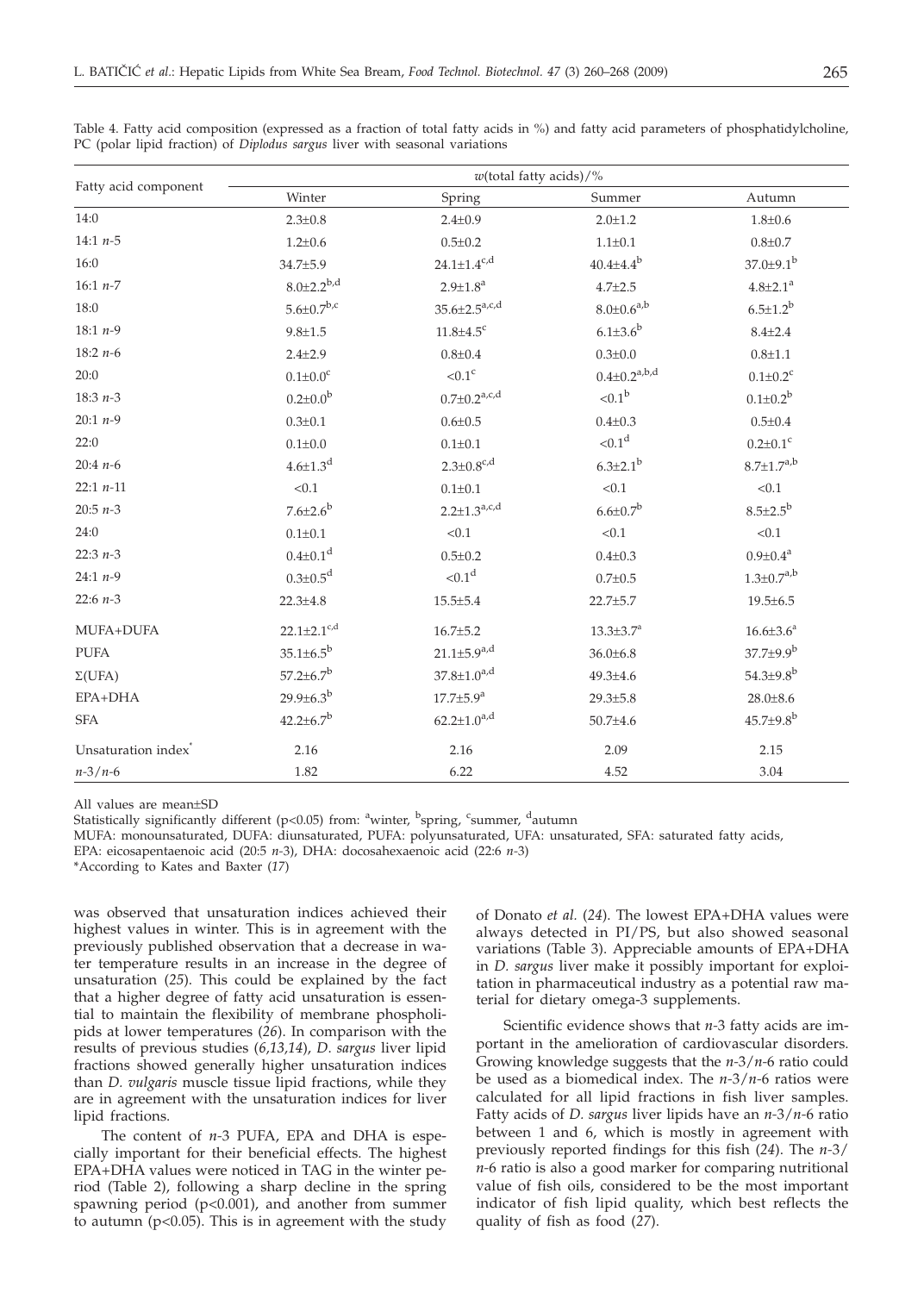| Fatty acid component            | $w$ (total fatty acids)/%   |                                 |                            |                       |
|---------------------------------|-----------------------------|---------------------------------|----------------------------|-----------------------|
|                                 | Winter                      | Spring                          | Summer                     | Autumn                |
| 14:0                            | $1.0{\pm}0.5^{\rm b}$       | $2.8{\pm}0.4^{\text{a,c,d}}$    | $1.6 \pm 0.4^b$            | $1.3 \pm 0.5^{\rm b}$ |
| 14:1 $n-5$                      | $0.5 \pm 0.2^{\rm b}$       | $1.6 \pm 0.2^{a,c,d}$           | $0.6 \pm 0.3^b$            | $0.4 \pm 0.3^b$       |
| 16:0                            | $21.0 \pm 3.7$ <sup>b</sup> | $38.0 \pm 2.8$ <sup>a,c,d</sup> | $22.2 \pm 3.5^b$           | $23.4{\pm}8.2^b$      |
| 16:1 $n-7$                      | $5.4 \pm 1.9^b$             | $8.2{\pm}1.0^{a,d}$             | $6.3 \pm 1.2$              | $4.9 \pm 1.9^{b}$     |
| 18:0                            | $11.1 \pm 1.0$              | $13.9 \pm 3.0$                  | $11.8 \pm 0.4$             | $13.4 + 4.4$          |
| 18:1 $n-9$                      | $17.3 \pm 3.9$ <sup>d</sup> | $12.5 \pm 2.4$                  | $13.6 \pm 2.7$             | $12.3 \pm 3.5^a$      |
| 18:2 $n-6$                      | $4.5 \pm 4.7^{b,c,d}$       | $0.4 \pm 0.3^{\text{a}}$        | $0.5 \pm 0.3^a$            | $0.9 \pm 0.3^a$       |
| 20:0                            | $0.2 \pm 0.2$               | $0.1 \pm 0.1$                   | $0.1 \pm 0.1$              | $0.2 \pm 0.2$         |
| 18:3 $n-3$                      | $1.5 \pm 1.0^{b}$           | $0.3 \pm 0.2^a$                 | $0.4 + 0.7$                | $0.7 + 0.7$           |
| $20:1 n-9$                      | $0.4 \pm 0.3$               | $0.3 \pm 0.1$                   | $0.8 + 0.8$                | $0.7 + 0.8$           |
| 22:0                            | $0.2 \pm 0.2$               | $0.1 \pm 0.0$                   | < 0.1                      | $0.7 + 0.9$           |
| 20:4 $n-6$                      | $9.4{\pm}2.7$               | $6.2{\pm}0.8^c$                 | $10.8 \pm 1.4^{\rm b}$     | $8.2 + 2.5$           |
| 22:1 $n-11$                     | $0.2 \pm 0.3$               | < 0.1                           | $0.3 \pm 0.6$              | $0.1 \pm 0.3$         |
| 20:5 $n-3$                      | $7.7 \pm 2.8$               | $5.6 \pm 2.2$                   | $7.4 \pm 0.7$              | $5.5 \pm 3.6$         |
| 24:0                            | < 0.1                       | $0.1 \pm 0.3$                   | $0.3 \pm 0.6$              | $0.3 \pm 0.9$         |
| 22:3 $n-3$                      | $1.1 \pm 0.6$               | $0.9 + 0.3$                     | $0.8 + 0.7$                | $2.7 \pm 3.6$         |
| 24:1 $n-9$                      | $0.3 \pm 0.2$ <sup>d</sup>  | $0.1 \pm 0.1$ <sup>d</sup>      | $0.4 \pm 0.5$ <sup>d</sup> | $1.8 \pm 1.4^{a,b,c}$ |
| 22:6 $n-3$                      | $18.5 \pm 1.1$              | $9.0 \pm 4.7^{c,d}$             | $22.0 \pm 1.6^b$           | $22.4 \pm 9.9^{b}$    |
| MUFA+DUFA                       | $28.4 \pm 6.7$ <sup>d</sup> | $23.0 \pm 2.3$                  | $22.6 \pm 2.6$             | $21.2 \pm 4.6^a$      |
| <b>PUFA</b>                     | $38.2{\pm}5.5^{b}$          | $22.0 \pm 7.3^{a,c,d}$          | $41.4{\pm}1.2^{b}$         | $39.5 \pm 12.6^b$     |
| $\Sigma(UFA)$                   | $66.6{\pm}4.8^{b}$          | $45.1 \pm 5.3^{a,c,d}$          | $64.0{\pm}3.4^{b}$         | $60.7 \pm 10.4^b$     |
| EPA+DHA                         | $26.2 \pm 3.1$              | $14.7 \pm 6.4^{\rm c,d}$        | $29.4 \pm 1.3^{b}$         | $27.9 \pm 11.3^b$     |
| <b>SFA</b>                      | $33.4 \pm 4.8$ <sup>b</sup> | $54.9 \pm 5.3^{a,c,d}$          | $36.0{\pm}3.4^{b}$         | $39.3 \pm 10.4^b$     |
| Unsaturation index <sup>*</sup> | 2.30                        | 1.34                            | 2.39                       | 2.27                  |
| $n - 3/n - 6$                   | 2.08                        | 2.40                            | 2.72                       | 3.45                  |

Table 5. Fatty acid composition (expressed as a fraction of total fatty acids in %) and fatty acid parameters of phosphatidylethanolamine, PE (polar lipid fraction) of *Diplodus sargus* liver with seasonal variations

All values are mean±SD

Statistically significantly different (p<0.05) from: <sup>a</sup>winter, <sup>b</sup>spring, <sup>c</sup>summer, <sup>d</sup>autumn

MUFA: monounsaturated, DUFA: diunsaturated, PUFA: polyunsaturated, UFA: unsaturated, SFA: saturated fatty acids,

EPA: eicosapentaenoic acid (20:5 *n-*3), DHA: docosahexaenoic acid (22:6 *n-*3)

\*According to Kates and Baxter (*17*)

The fatty acid composition of marine fish lipids is multifarious, depending on fish biological and physiological conditions, diet, water temperature, and season (*6–9*). The most accentuated changes in total lipid and fatty acid composition of fish were previously noticed by other researchers during the reproduction period, when the storage of lipids and other compounds such as proteins are mobilized from muscle, liver and visceral organs to gonads (*9,28*). *D. sargus* spawning period is in March, the spring period, when significant changes in the fatty acid composition of liver lipid fractions were noticed. The results concerning seasonal variations in our study generally agree with the previously reported findings for *D. sargus* liver fatty acid compositions studied in relation to the reproductive cycles, especially reductions in PUFA, including EPA and DHA. The influence of gender and sexual maturation on hepatic fatty acid composition has been established for *D. sargus* originating from other parts of the Mediterranean Sea (*9,24*). Likewise, a strong influence of nutritional habits on the fatty acid composition of fish lipids has been shown. In gilthead seam bream, also from the genus *Diplodus*, the fatty acid composition of liver and muscle tissue generally reflects the fatty acid composition of the diet (*29*). Other studies confirmed that the fatty acid patterns in fish are influenced by the fatty acid content of the dietary lipids (*30*).

The white sea bream, *D. sargus,* is a common marine hermaphroditic Sparidae fish species in the Adriatic Sea, found along the Mediterranean and Atlantic coasts (*9*). It is an omnivorous species which dominates fish assemblages in rocky infralittoral habitats, together with other species of the genus *Diplodus. D. sargus* feed throughout the year on bivalves, algae, sea urchins and barnacles. Polychaetes, decapods and amphipods are also common in its diet (*31*). Taking into consideration all previously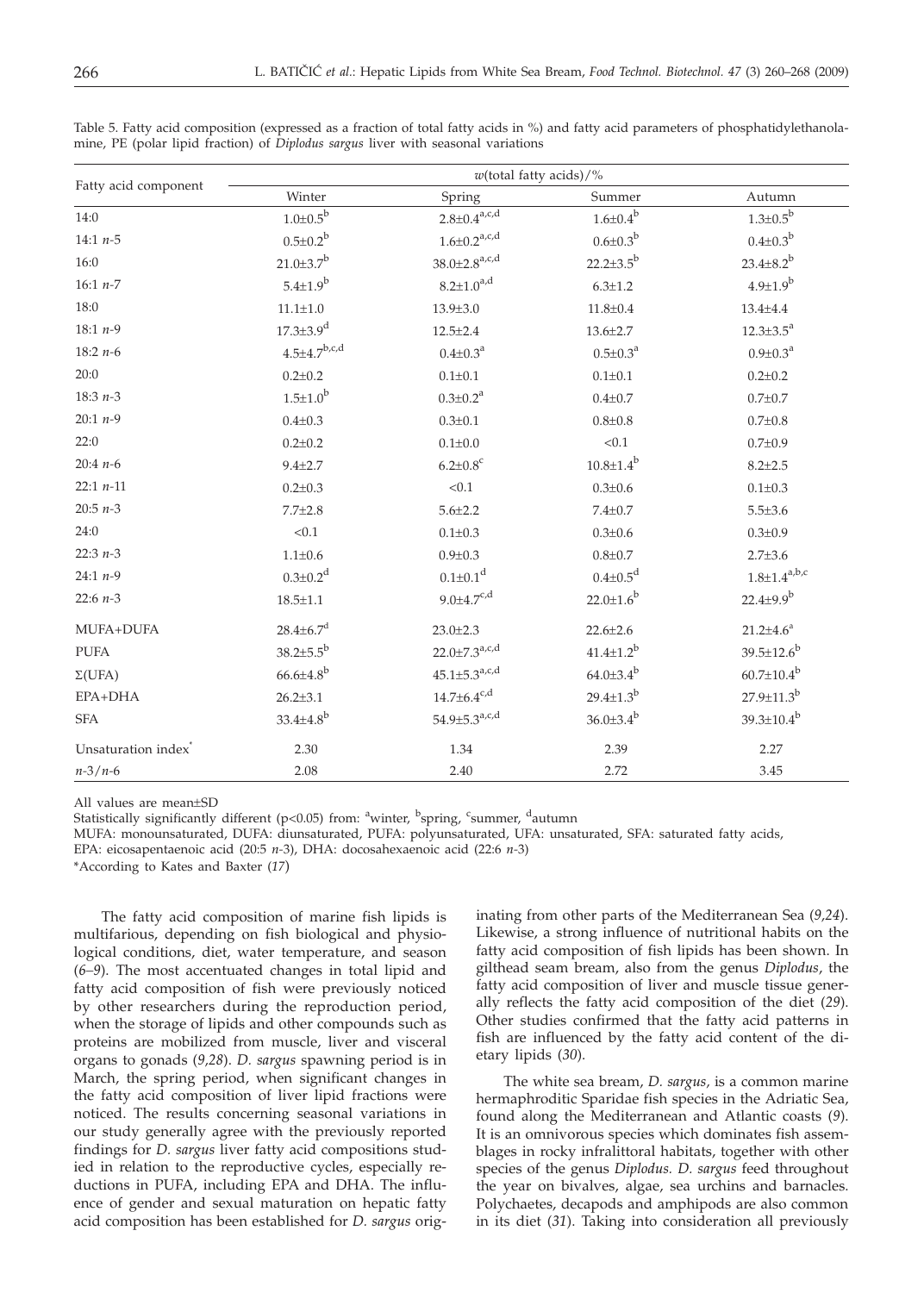mentioned factors that influence the fatty acid composition, it can vary from species to species but also from specimen to specimen, as a consequence of individual fish characteristics.

## **Conclusion**

The results of our study broaden the knowledge about the fatty acid composition of *D. sargus*, a commercially important fish species from the Adriatic and Mediterranean Sea. Our study revealed a seasonality pattern of its hepatic fatty acid composition. Due to the relatively high content of UFAs, the liver of *D. sargus* could serve as a good source of biomedically significant components if used as a raw material for the products based on fish oil fatty acids such as dietary supplements and pharmaceuticals. But it must be emphasized that the influence of season should be taken into consideration in order to obtain the most appropriate fatty acid composition. It should also be pointed out that the potential use of this type of oil is subjected to other analyses, since hepatic lipids can have a high quantity of toxic products, such as dioxins.

#### *Acknowledgements*

This research was supported by a grant from the Ministry of Science, Education and Sports, the Republic of Croatia (grant number 006210) and by the County of Primorje and Gorski Kotar, County Institute for Sustainable Development and Spatial Planning. We gratefully acknowledge Mr Mato and Mrs Štefica Mišković for their valuable help in providing the fish samples.

#### **References**

- *1.* C.H.S. Ruxton, S.C. Reed, M.J.A. Simpson, K.J. Millington, The health benefits of omega-3 polyunsaturated fatty acids: A review of the evidence, *J. Hum. Nutr. Diet. 20* (2007) 275–285.
- *2.* A.R. Heller, Pharmaconutrition with omega-3 fatty acids: Status quo and further perspectives, *Mini. Rev. Med. Chem. 8* (2008) 105–115.
- *3.* C.M. Martin, Omega-3 fatty acids: Proven benefit or just a 'fish story'?, *Consult. Pharm. 23* (2008) 210–212,214,217–221.
- *4.* J.R. Hibbeln, J.M. Davis, C. Steer, P. Emmet, I. Rogers, C. Williams, J. Golding, Maternal seafood consumption in pregnancy and neurodevelopmental outcomes in childhood (ALSPAC study): An observational cohort study, *Lancet, 369* (2007) 578–585.
- *5.* R.G. Ackman, Nutritional composition of fats in seafoods, *Progr. Food Nutr. Sci. 13* (1989) 161–241.
- *6.* J. Varljen, L. Baticic, G. Sincic-Modric, V. Obersnel, M. Kapovic, Composition and seasonal variation of fatty acids of *Diplodus vulgaris*, L. from the Adriatic Sea, *J. Am. Oil Chem. Soc. 81* (2004) 759–763.
- *7.* J.R. Cejas, E. Almansa, S. Jérez, A. Bolaños, M. Samper, A. Lorenzo, Lipid and fatty acid composition of muscle and liver from wild and captive mature female broodstocks of white seabream, *Diplodus sargus*, *Comp. Biochem. Physiol. B: Biochem. Mol. Biol. 138* (2004) 91–102.
- *8.* G. Özyurt, A. Polat, S, Özkütük, Seasonal changes in the fatty acids of gilthead sea bream (*Sparus aurata*) and white sea bream (*Diplodus sargus*) captured in Iskenderun Bay, eastern Mediterranean coast of Turkey, *Eur. Food Res. Technol. 220* (2005) 120–124.
- *9.* M.J. Pérez, C. Rodríguez, J.R. Cejas, M.V. Martín, S. Jerez, A. Lorenzo, Lipid and fatty acid content in wild white seabream (*Diplodus sargus*) broodstock at different stages of the reproductive cycle, *Comp. Biochem. Physiol. B: Biochem. Mol. Biol. 146* (2007) 187–196.
- *10.* Official Methods of Analysis of AOAC International, AOAC, Arlington, VA, USA (1995).
- *11.* J. Folch, M. Lees, G.H. Sloane Stanley, A simple method for the isolation and purification of total lipides from animal tissues, *J. Biol. Chem. 226* (1957) 497–509.
- *12.* F. Parker, N.F. Peterson, Quantitative analysis of phospholipids and phospholipid fatty acids from silica gel thin-layer chromatograms, *J. Lipid Res. 6* (1965) 455–460.
- *13.* L.D. Metcalfe, A.A. Schmitz, The rapid preparation of fatty acid esters for gas chromatography analysis, *Anal. Chem. 33* (1961) 363–364.
- 14. I. Jardas: Adriatic Ichthyofauna, Školska knjiga, Zagreb, Croatia (1996) pp. 88,116,273 (in Croatian).
- 15. J. Varljen, S. Šulić, J. Brmalj, L. Batičić, V. Obersnel, M. Kapović, Lipid classes and fatty acid composition of *Diplodus vulgaris* and *Conger conger* originating from the Adriatic Sea*, Food Technol. Biotechnol. 41* (2003) 149–156.
- 16. J. Varljen, L. Batičić, G. Sinčić-Modrić, N. Varljen, M. Kapović, Liver and muscle tissue fatty acid composition of the lipid fractions of *Diplodus vulgaris* from the North Adriatic Sea, Croatia, *J. Food Lipids, 12* (2005) 286–298.
- *17.* M. Kates, R.M. Baxter, Lipid composition of mesophilic and psychrophilic yeasts (*Candida* species) as influenced by environmental temperature, *Can. J. Biochem. Physiol. 40* (1962) 1213–1227.
- 18. S. İmre, S. Sağlik, Fatty acid composition and cholesterol content of some Turkish fish species, *Turk. J. Chem. 22* (1998) 321–324.
- *19.* K. Grigorakis, M.N. Alexis, K.D.A. Taylor, M. Hole, Comparison of wild and cultured gilthead sea bream (*Sparus aurata*); Composition, appearance and seasonal variations, *Int. J. Food. Sci. Technol. 37* (2002) 477–484.
- *20.* T. Aro, R. Tahvonen, T. Mattila, J. Nurmi, T. Sivonen, H. Kallio, Effects of season and processing on oil content and fatty acids of Baltic herring (*Clupea harengus membras*), *J. Agric. Food Chem. 48* (2000) 6085–6093.
- *21.* L.A. Luzia, G.R. Sampaio, C.M.N. Castellucci, E.A.F.S. Torres, The influence of season on the lipid profiles of five commercially important species of Brazilian fish, *Food Chem. 83* (2003) 93–97.
- 22. R. Tanakol, Z. Yazici, E. Şener, E. Sencer, Fatty acid composition of 19 species of fish from the Black Sea and the Marmara Sea, *Lipids, 34* (1999) 291–297.
- *23.* A. Donato, G. Dugo, A. Mauceri, A. Verzera, Changes in fatty acids composition of *Diplodus vulgaris* liver in relation to sexual maturation, *Riv. Ital. Sostanze Grasse, 59* (1984) 349–353 (in Italian).
- *24.* A. Donato, L. Salpietro, A. Verzera, A. Trozzi, Hepatic fatty acid composition of *Diplodus sargus* caught along the coast of Messina strait during spermatogenesis, *Riv. Ital. Sostanze Grasse, 74* (1997) 79–83 (in Italian).
- *25.* R.J. Henderson, D.R. Tocher, The lipid composition and biochemistry of freshwater fish, *Progr. Lipid Res. 26* (1987) 281–347.
- *26.* R.T. Lovell, Nutrition of aquaculture species, *J. Anim. Sci. 69* (1991) 4193–4200.
- *27.* F.B. Hu, L. Bronner, W.C. Willett, M.J. Stampfer, K.M. Rexrode, C.M. Albert, D. Hunter, J.E. Manson, Fish and omega-3 fatty acid intake and risk of coronary heart disease in women, *JAMA, 287* (2002) 1815–1821.
- *28.* G.O. Guler, A. Aktumsek, O.B. Citil, A. Arslan, E. Torlak, Seasonal variations on total fatty acid composition of fillets of zander (*Sander lucioperca*) in Beysehir Lake (Turkey), *Food Chem. 103* (2007) 1241–1246.